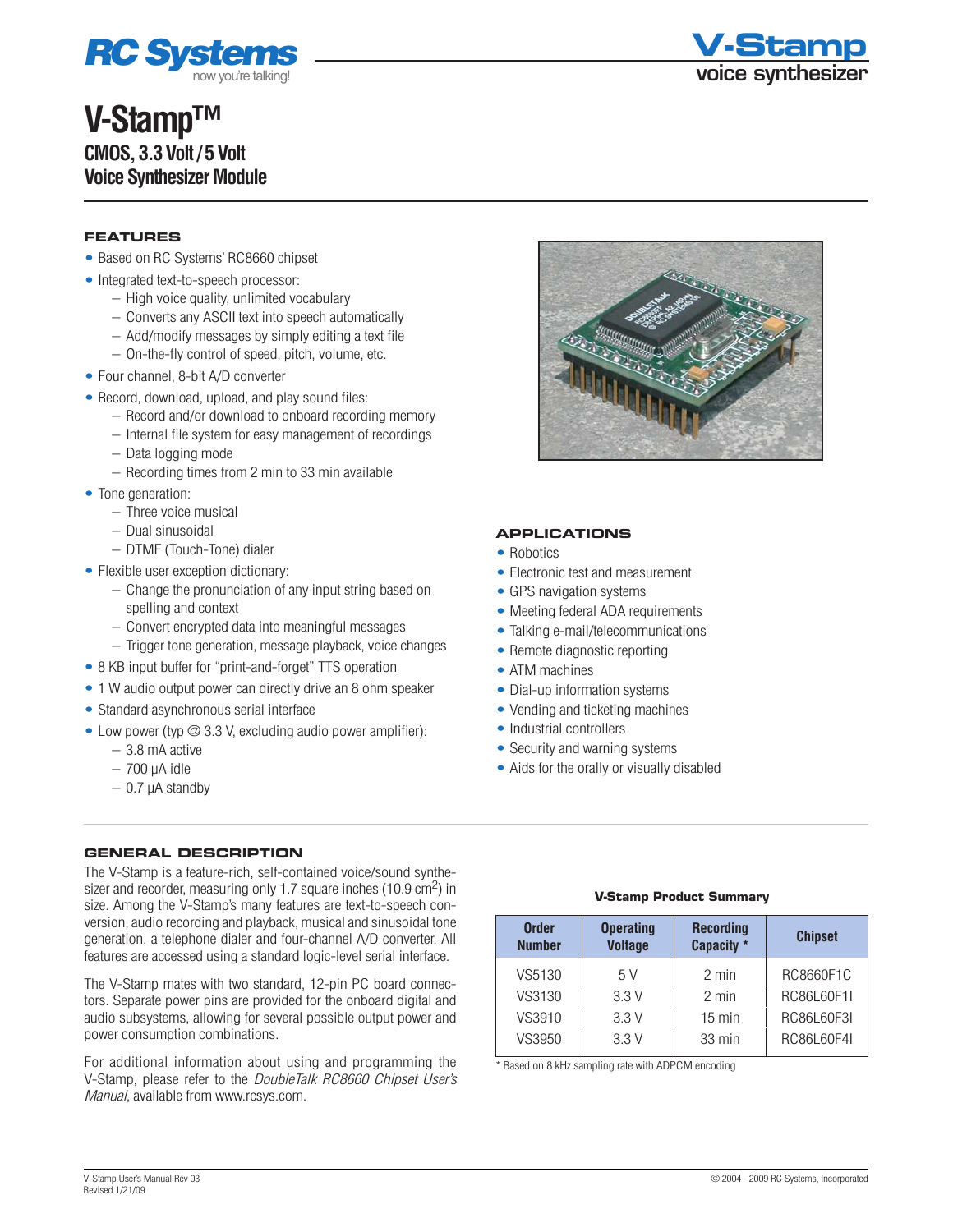



#### **Pin Configuration**



#### **Typical Application Circuit**



#### **Functional Block Diagram**

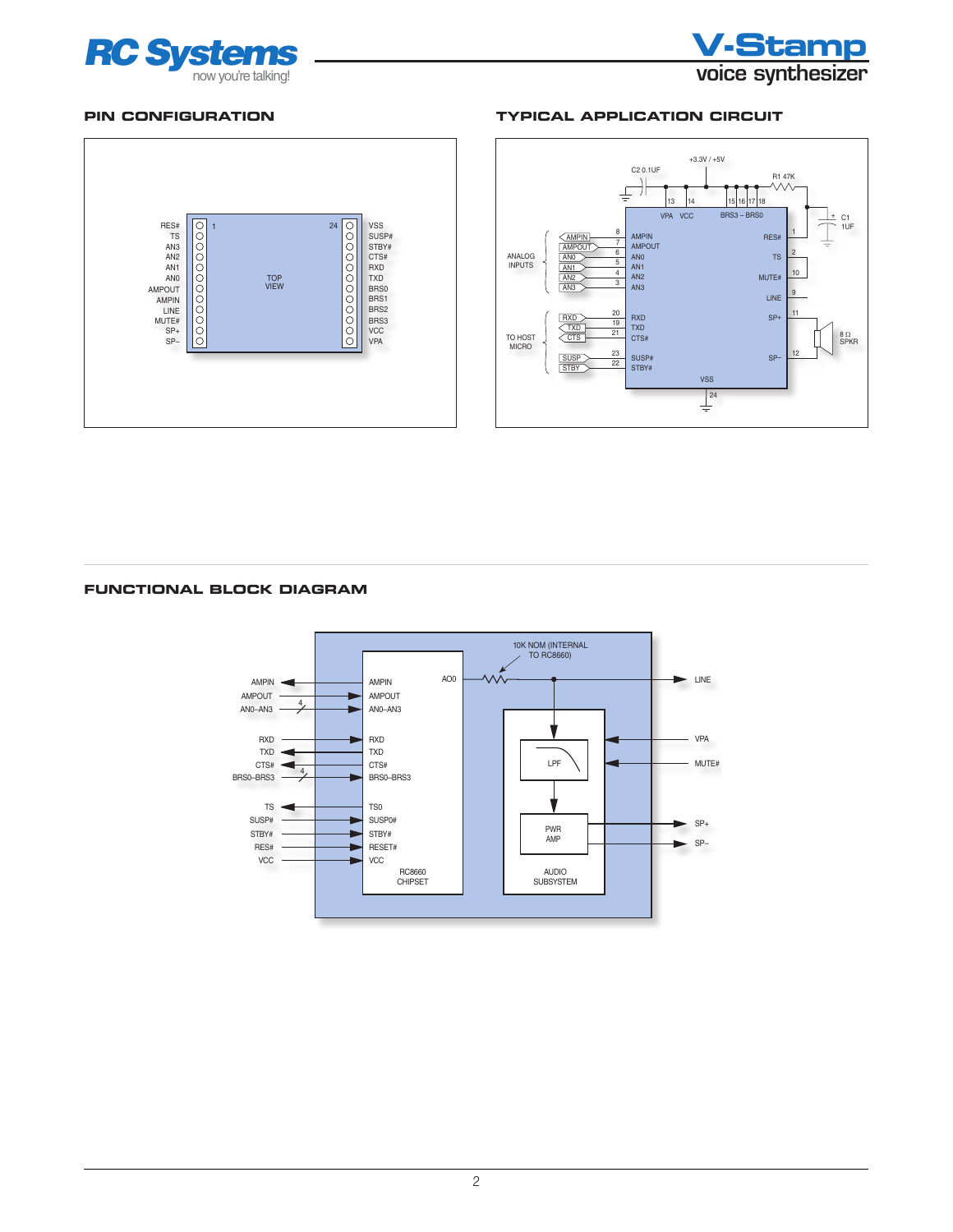



#### **Pin Descriptions**

| <b>Pin Name</b> | <b>Type</b>             | <b>Name and Function</b>                                                                                                                                                                                                                                                                                                                                                                                                                                                                                                                                                                                                                                                             |  |  |  |  |  |  |
|-----------------|-------------------------|--------------------------------------------------------------------------------------------------------------------------------------------------------------------------------------------------------------------------------------------------------------------------------------------------------------------------------------------------------------------------------------------------------------------------------------------------------------------------------------------------------------------------------------------------------------------------------------------------------------------------------------------------------------------------------------|--|--|--|--|--|--|
| <b>LINE</b>     | INPUT/<br><b>OUTPUT</b> | LINE: High impedance, unfiltered audio output; also feeds into onboard audio subsystem. Output voltage<br>range is from 0 V to V <sub>CC</sub> . External audio sources may also be resistively summed with the V-Stamp's audio<br>and amplified through this pin.                                                                                                                                                                                                                                                                                                                                                                                                                   |  |  |  |  |  |  |
| $SP+$<br>$SP-$  | <b>OUTPUT</b>           | <b>SPEAKER:</b> Low impedance, filtered, differential audio output that can deliver up to 1 W into an 8 ohm load.<br>Output power is a function of the voltage on the V <sub>PA</sub> pin and Volume command setting. A DC voltage of<br>V <sub>PA</sub> /2 is present on each pin when MUTE# is High; both pins enter a high-impedance state when MUTE# is<br>Low. Do not connect either pin to a low impedance ground-referenced load without a DC blocking capacitor.                                                                                                                                                                                                             |  |  |  |  |  |  |
| TS              | <b>OUTPUT</b>           | TALK STATUS: Indicates when the V-Stamp is active. TS can be used to enable devices such as a transmit-<br>ter, telephone, or audio amplifier. The pin's polarity is programmable, and can be activated automatically or<br>under program control.                                                                                                                                                                                                                                                                                                                                                                                                                                   |  |  |  |  |  |  |
| SUSP#           | <b>INPUT</b>            | SUSPEND: Suspends audio output when Low, allowing playback to be paused. When High, playback re-<br>sumes at the point output was suspended. During recording operations, SUSP# suspends recording when<br>Low. SUSP# can also be used to suspend the transfer of a file while a file is being uploaded from recording<br>memory. Connect this pin to a High level if not used.                                                                                                                                                                                                                                                                                                      |  |  |  |  |  |  |
| MUTE#           | <b>INPUT</b>            | <b>MUTE:</b> Shuts down the audio subsystem when Low, reducing the V <sub>PA</sub> pin current to less than 1 $\mu$ A. The SP<br>pins also enter a high-impedance state when MUTE# is Low. Connecting this pin to the TS pin will cause<br>the amplifier circuit to automatically shut down whenever the V-Stamp is inactive, thus conserving power.                                                                                                                                                                                                                                                                                                                                 |  |  |  |  |  |  |
| $ANO-ANS$       | <b>INPUT</b>            | A/D CONVERTER INPUTS: Analog to digital converter input pins. Analog signals sampled on these pins can<br>be read through the serial interface, or stored in recording memory. Leave any unused pins unconnected.                                                                                                                                                                                                                                                                                                                                                                                                                                                                    |  |  |  |  |  |  |
| <b>AMPIN</b>    | <b>OUTPUT</b>           | A/D CONVERTER AMPLIFIER: Connecting an operational amplifier between these pins allows the input volt-                                                                                                                                                                                                                                                                                                                                                                                                                                                                                                                                                                               |  |  |  |  |  |  |
| AMPOUT          | <b>INPUT</b>            | age to all four A/D converter input pins to be amplified with one operational amplifier. Leave these pins<br>unconnected if not used.                                                                                                                                                                                                                                                                                                                                                                                                                                                                                                                                                |  |  |  |  |  |  |
| <b>RXD</b>      | <b>INPUT</b>            | RECEIVE DATA: Asynchronous serial data input used to send text, data and commands to the V-Stamp. Uses<br>standard protocol of 8 data bits, 1 stop bit, no parity.                                                                                                                                                                                                                                                                                                                                                                                                                                                                                                                   |  |  |  |  |  |  |
| <b>TXD</b>      | <b>OUTPUT</b>           | <b>TRANSMIT DATA:</b> Asynchronous serial data output used to read information out of the V-Stamp.                                                                                                                                                                                                                                                                                                                                                                                                                                                                                                                                                                                   |  |  |  |  |  |  |
| CTS#            | <b>OUTPUT</b>           | <b>CLEAR TO SEND:</b> The CTS# pin is Low when the V-Stamp is able to accept data. If the input buffer becomes<br>full as a result of the last byte received, CTS# will go High and remain High until room becomes available.                                                                                                                                                                                                                                                                                                                                                                                                                                                        |  |  |  |  |  |  |
| BRS0-<br>BRS3   | <b>INPUT</b>            | <b>BAUD RATE SELECT:</b> Programs the V-Stamp's serial port baud rate. Both the RXD and TXD pins are pro-<br>grammed to the rate set by these pins. Connecting BRS0-BRS3 to a High level allows the V-Stamp to auto-<br>matically detect the incoming baud rate.                                                                                                                                                                                                                                                                                                                                                                                                                     |  |  |  |  |  |  |
| STBY#           | <b>INPUT</b>            | <b>STANDBY:</b> A Low immediately terminates all activity and places the V-Stamp in Standby mode. The CTS#<br>pin is driven High ("not ready" state), and the input buffer is cleared. During standby, the V-Stamp draws<br>the minimum possible current (0.7 $\mu$ A typ $\oslash$ 3.3 V), but it is not able to respond to any input pin except<br>STBY# and RES#. Returning STBY# High causes the V-Stamp to enter Idle mode (700 µA typ); the CTS# pin<br>is driven Low and the V-Stamp will be able to accept input again. If the V-Stamp entered standby due to a<br>Sleep Timer event, driving STBY# Low for 250 ns or longer then High will return the V-Stamp to Idle mode. |  |  |  |  |  |  |
|                 |                         | STBY# is also used to restore the V-Stamp to its factory default settings. To prevent this from happening<br>unintentionally, make sure that STBY# is High no later than 0.5 sec after RES# goes High. See Appendix D:<br>Restore Mode in the DoubleTalk RC8660 User's Manual for additional information.                                                                                                                                                                                                                                                                                                                                                                            |  |  |  |  |  |  |
|                 |                         | Connect this pin to a High level if not used.                                                                                                                                                                                                                                                                                                                                                                                                                                                                                                                                                                                                                                        |  |  |  |  |  |  |
| RES#            | <b>INPUT</b>            | <b>RESET:</b> A Low immediately terminates all activity and sets all pins to a predetermined state. During power-<br>up, RES# must be held Low a minimum of 1 ms after $V_{CG}$ has stabilized in the proper voltage range. All pins<br>will be valid within 2 ms after reset.                                                                                                                                                                                                                                                                                                                                                                                                       |  |  |  |  |  |  |

#### **Table 1. Pin Descriptions**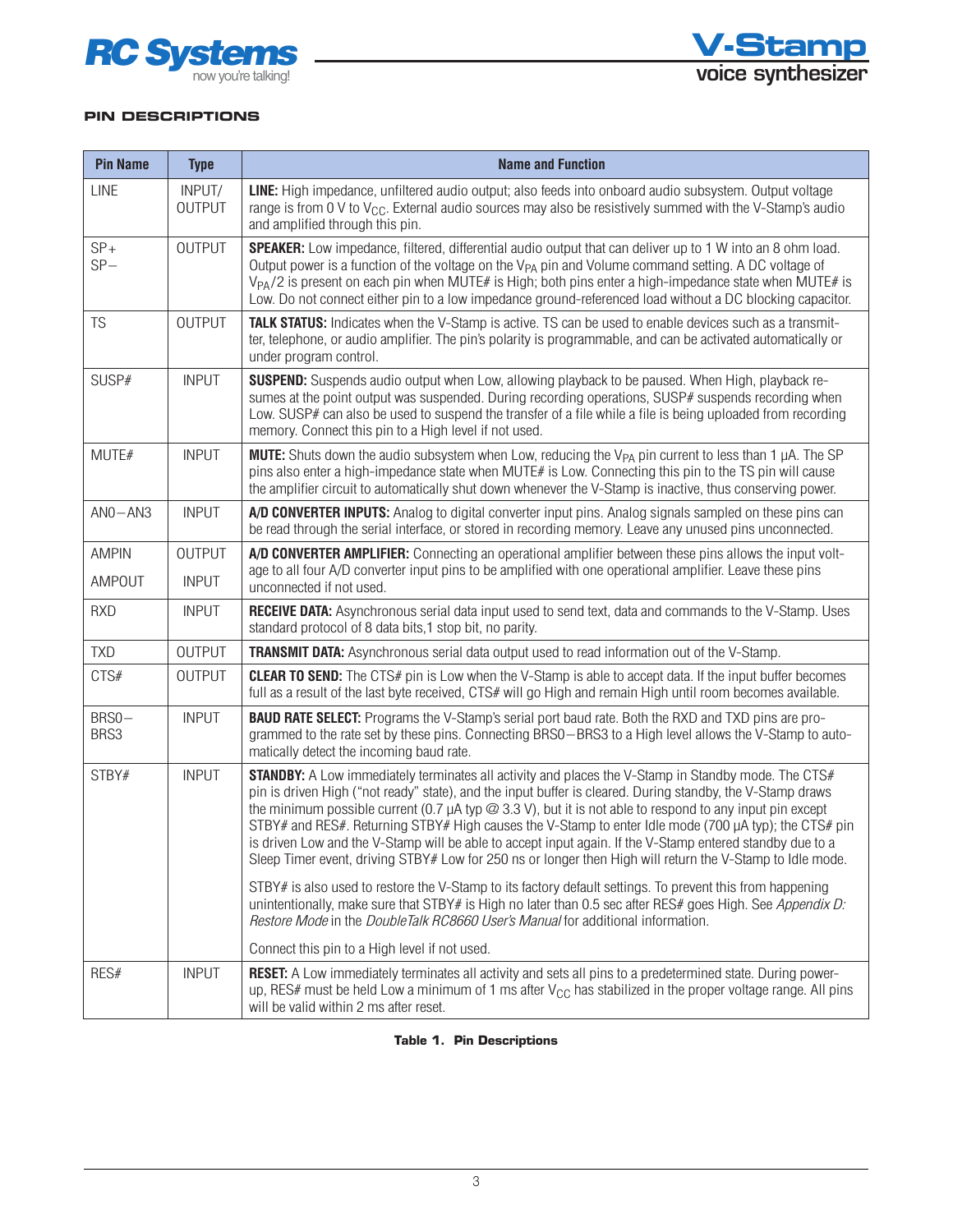

**V-Stamp**

| <b>Pin Name</b> | Type | Name and Function                                                                                                                                                                                                                                                                                                                                 |
|-----------------|------|---------------------------------------------------------------------------------------------------------------------------------------------------------------------------------------------------------------------------------------------------------------------------------------------------------------------------------------------------|
| $\rm V_{CC}$    |      | <b>DIGITAL POWER:</b> +5 V $\pm$ 0.5 V or +3.3 V $\pm$ 0.3 V digital subsystem power supply connection.                                                                                                                                                                                                                                           |
| $V_{PA}$        |      | <b>AUDIO POWER:</b> Power supply connection for the audio subsystem. Connect this pin to a supply voltage<br>between $+3.0$ V and $+5.5$ V ( $+5$ V recommended in order to achieve maximum power output). If the audio<br>subsystem is not used (output is taken from the LINE pin instead of the SP pins), this pin may be left<br>unconnected. |
| V <sub>SS</sub> |      | <b>GROUND:</b> Connect to system ground.                                                                                                                                                                                                                                                                                                          |

**Table 1. Pin Descriptions** (Continued)

#### **Functional Description**

The V-Stamp includes a number of features that make it ideally suited for any design requiring voice output. The V-Stamp's major features are described below. For detailed information about using and programming the V-Stamp, refer to the *DoubleTalk RC8660 Chipset User's Manual*.

#### **Text-to-Speech Synthesizer**

The V-Stamp provides text-to-speech conversion with its integrated DoubleTalk™ text-to-speech synthesizer. Any English text written to the V-Stamp is automatically converted into speech. Commands can be embedded in the input stream to dynamically control the voice, even at the phoneme level (phonemes are the basic sound units of speech).

A greeting message can be stored in the V-Stamp that is automatically spoken immediately after the V-Stamp is reset. Most any of the commands recognized by the V-Stamp may be included as part of the greeting message, which can be used to set up custom default settings and/or play a pre-recorded message or tone sequence. An integrated nonvolatile memory area is also provided for storing a custom pronunciation dictionary, allowing the pronunciation of any character string to be redefined.

#### **Audio Recording and Playback**

Up to 33 minutes of recorded messages and sound files can be stored in the V-Stamp for on-demand playback. Recordings are stored in onboard nonvolatile memory, providing zero-power message storage. Additionally, the V-Stamp can play eight-bit PCM and ADPCM audio in real time, such as speech and/or sound effects stored in an external memory or file system.

#### **Musical Tone Generator**

An integrated, three-voice musical tone generator is capable of generating up to three tones simultaneously over a four-octave range. Simple tones to attention-getting sounds can be easily created.

#### **Touch-Tone Generator**

The V-Stamp includes an integrated DTMF (Touch-Tone) generator. This is useful in telephony applications where standard DTMF tones are used to signal a remote receiver, modem, or access the public switched telephone network.

#### **Sinusoidal Tone Generator**

A precision, dual sinusoidal tone generator can synthesize the tones often used in signaling applications. The tone frequencies can be independently set, allowing signals such as call-progress tones to be generated.

#### **Analog-to-Digital Converter**

The four channel, 8-bit A/D converter can be used to monitor battery cell voltages, temperature, and other analog quantities. The ADC can be programmed on the fly to convert any single channel, or scan up to four channels repetitively. Data logging and audio recording to the V-Stamp's recording memory are also possible through the ADC.

#### **Audio Subsystem**

The V-Stamp includes an audio subsystem, comprised of a lowpass filter and audio power amplifier. This subsystem operates independently of the V-Stamp's digital subsystem; a separate power pin,  $V_{PA}$ , powers the audio circuits and can be connected to a supply voltage that is different than  $V_{CC}$ . For example,  $V_{CC}$  can be connected to 3.3 V to minimize digital power drain, and  $V_{PA}$  connected to 5 V in order to achieve maximum power output.

External audio sources can also be filtered and amplified through the V-Stamp's audio system by injecting them into the LINE pin through a series resistor. If the audio subsystem is not required in an application (output is taken from the LINE pin instead of the  $SP$  pins),  $V_{PA}$  may be left unconnected to further minimize power consumption. The MUTE# pin may also be used to effectively shut down the audio subsystem when not in use.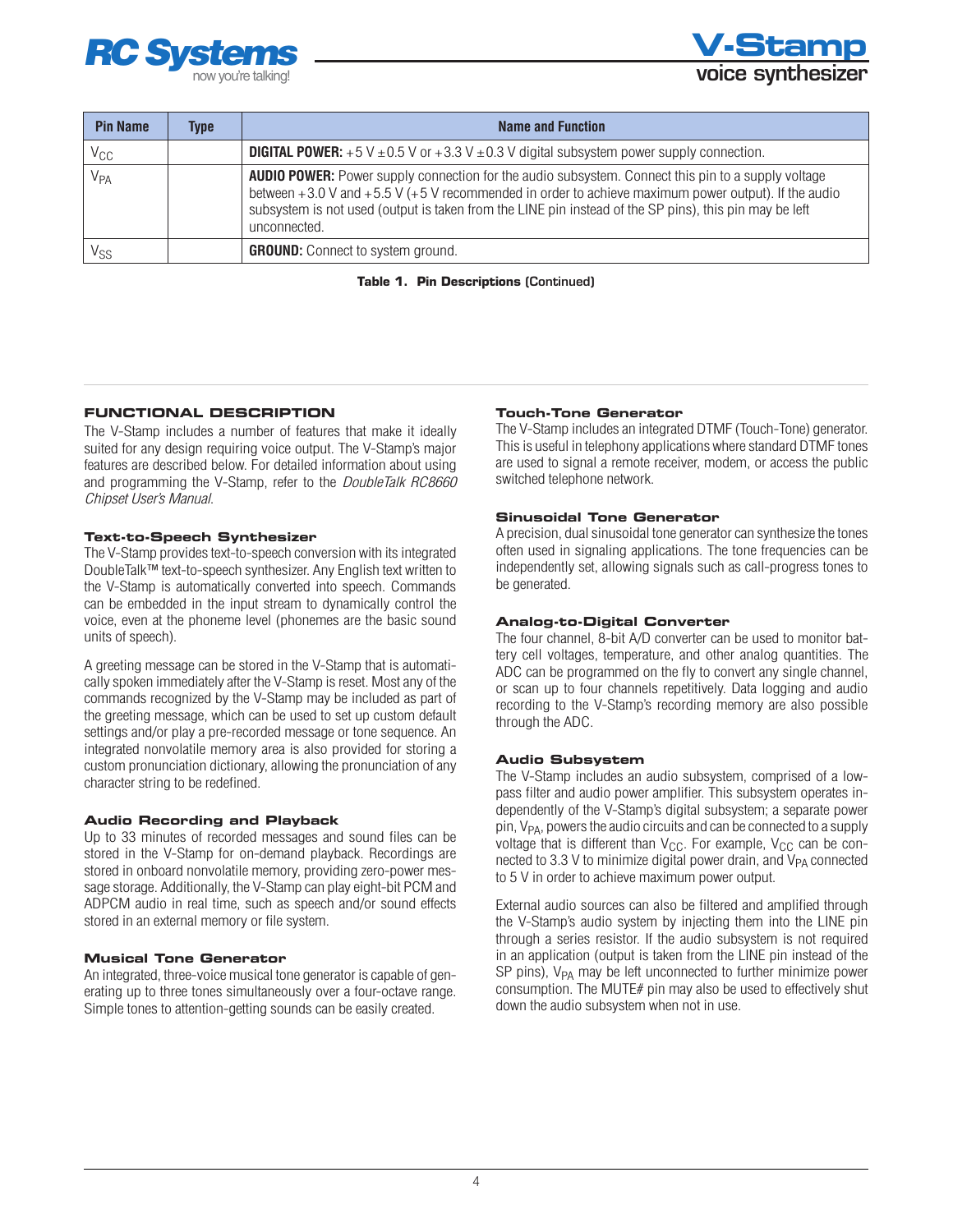

#### **Interfacing the V-Stamp**

All communication with the V-Stamp is performed via the built-in asynchronous serial interface. The serial interface operates with 8 data bits (LSB first), 1 or more stop bits, no parity, and any standard baud rate between 300 and 115200 bps.

A typical microcontroller interface circuit is shown in Figure 1. The circuit includes an external programming port, which allows the V-Stamp to be programmed in-circuit. Data files and firmware updates can be downloaded from a PC to the V-Stamp through this port. Note that an external RS-232 transceiver chip will generally be required, in order to convert the PC's RS-232 voltage levels to the V-Stamp's logic levels.

The CTS# pin should be used to control the flow of data to the V-Stamp. It is not necessary to check CTS# before transmitting every byte, however. All data is routed through a high speed 16-byte buffer within the V-Stamp before being stored in the primary buffer. *CTS# may be checked every eight bytes with no risk of data loss.*



**Figure 1. Serial Interface**

#### **Baud Rate Selection**

The serial port's baud rate can be programmed using any of three methods: pin strapping, auto-detect, and by command. **Pin strapping** sets the baud rate according to the logic levels present on the BRS0–BRS3 pins, as shown in Table 2. **Auto-detect** enables the serial port to automatically detect the baud rate of the incoming data. The baud rate **command** (described in the *DoubleTalk RC8660 Chipset User's Manual*) allows the baud rate to be changed at any time, effectively overriding the first two methods.



| <b>BRS3</b> | <b>BRS2</b>        | <b>BRS1</b> | <b>BRSO</b> | <b>Baud Rate</b> |
|-------------|--------------------|-------------|-------------|------------------|
|             |                    |             | L           | 300              |
|             |                    |             | Н           | 600              |
|             |                    | Н           |             | 1200             |
|             |                    | Н           | Н           | 2400             |
|             | Н                  |             |             | 4800             |
|             | Н                  |             | Н           | 9600             |
|             | Н                  | Н           | L           | 19200            |
|             | Н                  | Н           | Н           | Auto-detect      |
| Н           |                    |             |             | 38400            |
| Н           |                    |             | Н           | 57600            |
| Н           |                    | Н           |             | 115200           |
|             | All other settings | Auto-detect |             |                  |

**Table 2. Baud Rate Options**

The automatic baud rate detection mechanism is enabled when the BRS0–BRS3 pins are all at a High logic level. The baud rate is determined by the shortest High or Low period detected in the input stream. This period is assumed to be the bit rate of the incoming data; therefore, it is important that there be at least one isolated "1" or "0" in the input character. The CR character, 0Dh, is recommended for locking the baud rate. The character is not otherwise processed by the V-Stamp; it is discarded.

If the measured bit period is determined to be a valid baud rate, the V-Stamp will acknowledge lock acquisition by transmitting the ASCII character "l" (6Ch) on the TXD pin. (Note that nothing will be transmitted if the baud rate has been programmed for a fixed rate.) The baud rate will remain locked unless changed with the baud rate command, or the V-Stamp is reset.

**NOTE** The measurement cycle ends when there have been no Highto-Low nor Low-to-High transitions on the RXD pin for 75 ms or longer. Consequently, the V-Stamp will ignore any data sent to it for a period of 75 ms after the "lock-on" character has been received. The CTS# pin is driven High during this time, and the acknowledgment character is not transmitted until the V-Stamp is actually ready to accept data. See Figure 2.



**Figure 2. Baud Rate Detection Timing**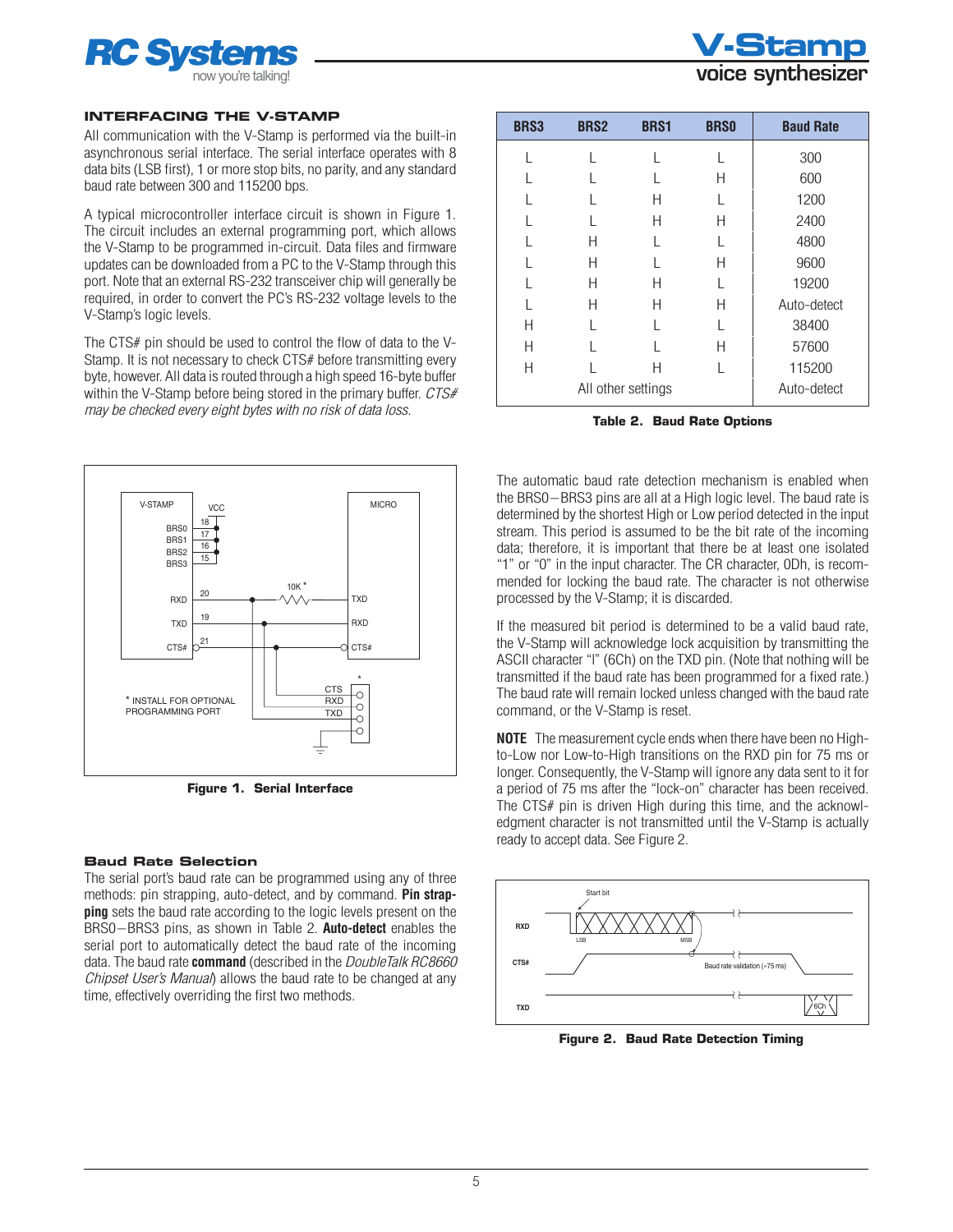



#### **Audio Subsystem**

The V-Stamp's audio subsystem can directly drive an 8 ohm speaker with up to one watt of output power at  $V_{PA} = 5$  V. If less power is needed, the  $V_{PA}$  pin can be connected to a lower voltage, such as 3.3 V, which will reduce power consumption. Note, however, that the power amplifier has been optimized for operation at  $V_{PA} = 5$  V. When operating at voltages lower than this, it is recommended that the V-Stamp's software-controlled volume level (*n*V command) be maintained at lower settings in order to avoid distortion in the power amplifier—which can dramatically increase power dissipation and power consumption.

The speaker output pins are designed to drive a load differentially. The benefits of this design compared with a single-ended (groundreferenced) design are many, the most significant being up to four times greater power output for a given supply voltage, reduced amplifier power dissipation (higher efficiency), better rejection of power supply noise, and the elimination of a large DC blocking capacitor on the output.

Do not attempt to connect a ground-referenced load to either SP pin directly. Each pin has a DC bias component of  $V_{PA}/2$  V, which would result in a high DC current flowing through the load, possibly damaging the load and/or power amplifier. Instead, connect the load through a DC blocking capacitor. A minimum value of 100 µF is recommended for 8 ohm loads.

External audio sources may also be filtered and amplified through the V-Stamp's audio subsystem by injecting them into the LINE pin via a series resistor. The total of the resistor and external signal's source impedance should be at least several  $k\Omega$  in order to avoid loading the V-Stamp's signal excessively, and the signal amplitude must be limited to between  $0 \vee$  and  $V_{CC}$ .

Power supply consumption can be minimized when the V-Stamp is not in use by shutting down the audio subsystem with the MUTE# pin. MUTE# can be connected to a microcontroller's I/O port pin for direct control by the application, or it can be connected to the V-Stamp's TS pin. Connection to the TS pin offers the greatest flexibility, because the pin can be controlled through the V-Stamp's serial port using the RC8660's TS Pin Control command. With the TS pin's default setting, the pin will automatically activate the audio subsystem when required, and shut it down when it is no longer needed. If an external audio source needs to use the audio subsystem, it can activate it manually by setting the TS pin High with the 3K command.

#### **A/D Converter**

The V-Stamp's onboard ADC has the following features:

- Four channels, 8-bit resolution  $(\pm 2$  LSB precision)
- One-shot, continuous, single sweep, and continuous sweep modes of operation
- Support for external amplification/signal conditioning of all four ADC channels

In most applications, analog voltages to be converted by the ADC may be connected directly to the AN0–AN3 input pins. The minimum and maximum input voltage limits must be observed, however; in many cases this can be accomplished with a simple resistive divider. Because the CMOS ADC input pin impedances are extremely high, the error introduced by a resistive divider is minimal. It is also good design practice to include a small capacitor from the AN pin to ground as a precautionary measure against noise that may be present on the signal being measured.

Applications using the ADC for voice recording will require a microphone and preamplifier. The circuit shown in Figure 3 is suitable for this purpose, as it offers high gain, low cost, and low power consumption (less than 330  $\mu$ A typ at supply voltages of 3.3 V to 5 V). In addition, the circuit provides low-pass filtering to prevent undesired frequencies from reaching the ADC. This circuit should work well with most any electret condenser microphone.

Please refer to the *DoubleTalk RC8660 Chipset User's Manual* for information on programming and using the ADC, as well as how to record to the RC8660's recording memory.



**Figure 3. Microphone Preamp & Filter Circuit**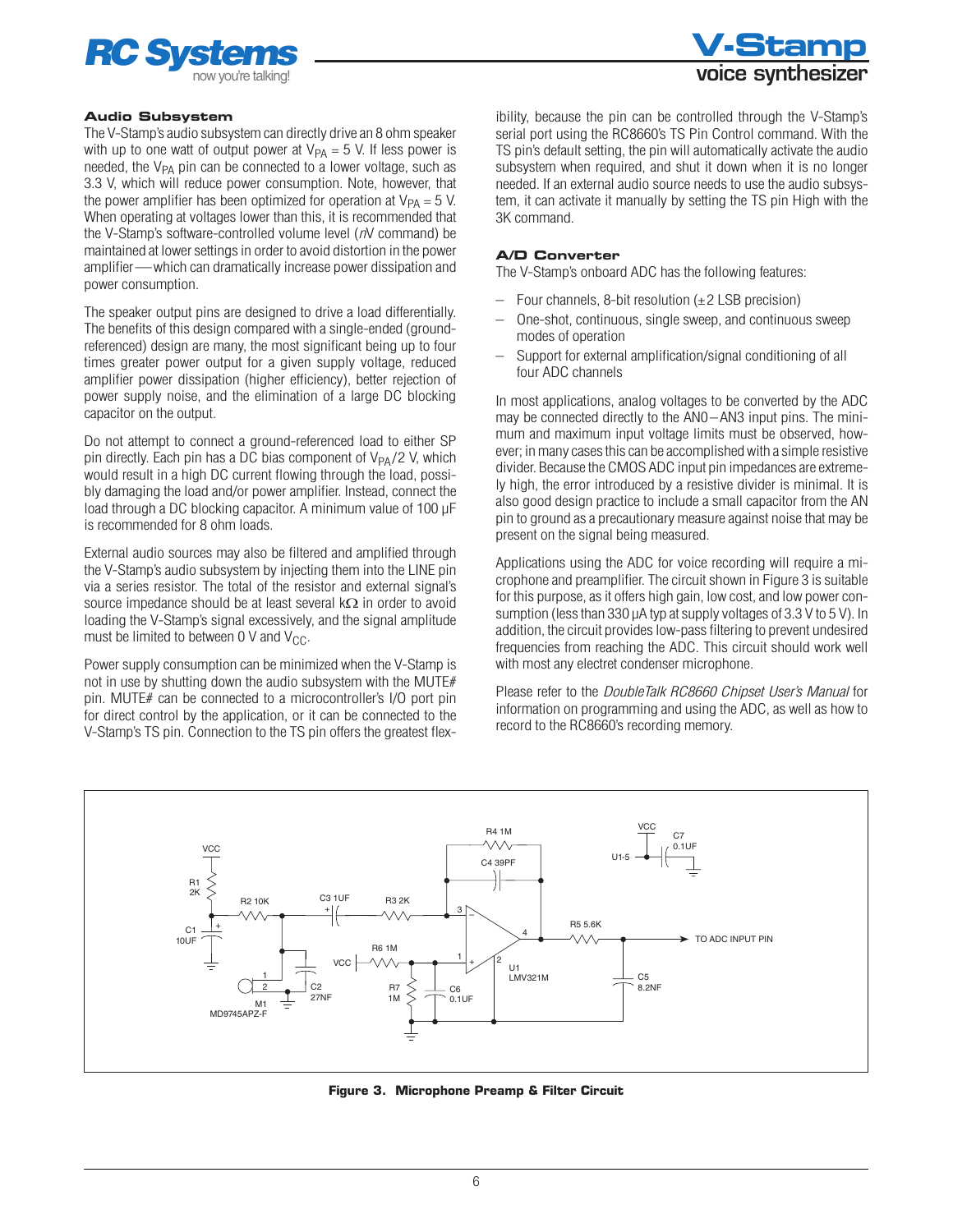



#### **Electrical Specifications**

#### **Absolute Maximum Ratings\***

| DC input voltage, $V_1$ -0.3 V to $V_{CC}$ +0.3 V |  |
|---------------------------------------------------|--|
|                                                   |  |
| Storage temperature, $T_S$ -55 °C to +125 °C      |  |

*\* WARNING: Stresses greater than those listed under "Absolute Maximum Ratings" may cause permanent damage to the device. This is a stress rating only; operation of the device at any condition above those indicated in the operational sections of these specifications is not implied. Exposure to absolute maximum rating conditions for extended periods may affect device reliability.*

#### **DC Characteristics**

 $T_A = 0$  °C to +70 °C,  $V_{CC} = 3.3$  V / 5 V, V<sub>PA</sub> = 3.3 V / 5 V, V<sub>SS</sub> = 0 V

#### *Digital Subsystem*

|                        |                               | $V_{\text{CC}} = 3.3 \pm 0.3 \text{ V}$ |            |                | $V_{CC}$ = 5 V ± 0.5 V |                |                    | <b>Unit</b> | <b>Test Conditions</b>        |
|------------------------|-------------------------------|-----------------------------------------|------------|----------------|------------------------|----------------|--------------------|-------------|-------------------------------|
| <b>Symbol</b>          | <b>Parameter</b>              | <b>Min</b>                              | <b>Typ</b> | <b>Max</b>     | <b>Min</b>             | <b>Typ</b>     |                    |             |                               |
| $V_{IL}$               | Input Voltage, Low            | $-0.3$                                  |            | $0.2V_{CC}$    | $-0.3$                 |                | $0.2V_{CC}$        | $\vee$      |                               |
| $V_{\text{IH}}$        | Input Voltage, High           | $0.7V_{CC}$                             |            | $V_{CC}$ + 0.3 | $0.7V_{CC}$            |                | $V_{\rm CC}$ + 0.3 | $\vee$      |                               |
| $V_{IA}$               | Analog Input Voltage (AN0-3)  | $-0.3$                                  |            | $V_{\rm CC}$   | $-0.3$                 |                | $V_{\rm CC}$       | $\vee$      |                               |
| <b>V<sub>HYR</sub></b> | Input Hysterisis, RES#        | 0.2                                     |            | 1.8            | 0.2                    |                | 1.8                | $\vee$      |                               |
| $V_{OL}$               | Output Voltage, Low           |                                         |            | 0.5            |                        |                | 0.5                | $\vee$      | $I_{OL} = 1$ mA               |
| $V_{OH}$               | Output Voltage, High          | $V_{\rm CC}$ - 0.5                      |            |                | $V_{\text{CC}}-0.5$    |                |                    | V           | $I_{OH} = -1$ mA              |
| ŀμ.                    | Input Load Current            |                                         |            | ±4             |                        |                | ±5                 | μA          | $V_{IN} = V_{SS}$ to $V_{CC}$ |
| R <sub>0</sub>         | <b>LINE Output Resistance</b> | $\overline{4}$                          | 10         | 20             | $\overline{4}$         | 10             | 20                 | kΩ          |                               |
| $I_{\rm CC}$           | <b>Supply Current</b>         |                                         |            |                |                        |                |                    |             |                               |
|                        | Active                        |                                         | 3.8        | 14             |                        | $\overline{7}$ | 22                 | mA          | All outputs open;             |
|                        | Idle                          |                                         | 0.7        | 1.5            |                        | 1.2            | 2.5                | mA          | all inputs = $V_{CC}$         |
|                        | Standby                       |                                         | 0.7        | 15             |                        | 0.8            | 20                 | μA          | or V <sub>SS</sub>            |
|                        | Program (Note 1)              |                                         |            | 30             |                        |                | 40                 | mA          |                               |

1 Applies during internal programming operations: greeting message, dictionary, recording memory and microcode updates.

#### *Audio Subsystem*

| <b>Symbol</b>               | <b>Parameter</b>                                      | $V_{PA} = 3.3 \pm 0.3 V$ |            |            | $V_{PA} = 5 V \pm 0.5 V$ |            |            | <b>Unit</b> | <b>Test Conditions</b> |
|-----------------------------|-------------------------------------------------------|--------------------------|------------|------------|--------------------------|------------|------------|-------------|------------------------|
|                             |                                                       | <b>Min</b>               | <b>Typ</b> | <b>Max</b> | <b>Min</b>               | <b>Typ</b> | <b>Max</b> |             |                        |
| $V_{IL}$<br>$V_{\text{IH}}$ | MUTE# Input Voltage, Low<br>MUTE# Input Voltage, High | 1.2                      |            | 0.4        | 1.2                      |            | 0.4        | V<br>V      |                        |
|                             |                                                       |                          |            |            |                          |            |            |             |                        |
| $V_{OS}$                    | SP Output Offset Voltage                              |                          | 5          | 50         |                          | 5          | 50         | mV          |                        |
| $P_{0}$                     | SP Output Power (THD $<$ 1%)                          | 0.3                      |            |            |                          |            |            | W           | $R_1 = 8 \Omega$       |
| <b>I</b> <sub>PA</sub>      | <b>Supply Current</b>                                 |                          |            |            |                          |            |            |             |                        |
|                             | $P_0 = 1 W$                                           |                          |            |            |                          | 330        |            | mA          | $R_{L} = 8 \Omega$     |
|                             | $P_0 = 0.3 W$                                         |                          | 240        |            |                          |            |            | mA          | $R_1 = 8 \Omega$       |
|                             | $P_0 = 0$ W                                           |                          | 3.8        | 8          |                          | 4.9        | 10         | mA          | $R_L = \infty$         |
|                             | Shutdown                                              |                          | 0.01       | 2          |                          | 0.01       | 2          | μA          | $MUTE# = V_{SS}$       |

 $V_{PA}$  may be left unconnected if the output is taken from the LINE pin instead of the SP pins. It is permissible for  $V_{PA}$  to be at a different voltage level than  $V_{CC}$ .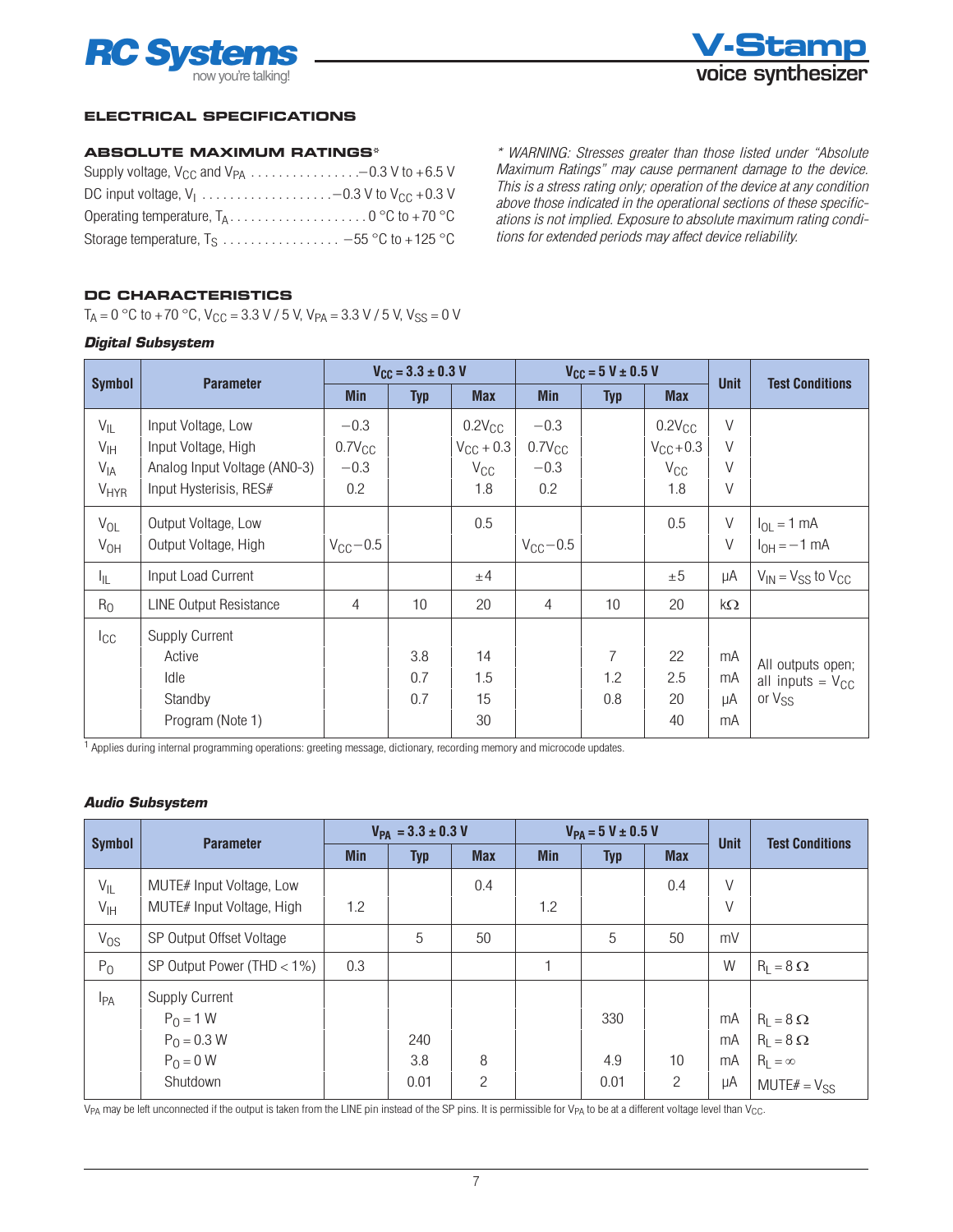



### **AC Characteristics**

 $T_A = 0$  °C to +70 °C,  $V_{CC} = 3.3$  V / 5 V,  $V_{SS} = 0$  V

#### *Standby Timing*

| <b>Symbol</b>     | <b>Parameter</b>                                                                                     | $V_{\text{CC}} = 3.3 \pm 0.3 \text{ V}$ |            | $V_{CG} = 5 V \pm 0.5 V$ |            | <b>Unit</b> |
|-------------------|------------------------------------------------------------------------------------------------------|-----------------------------------------|------------|--------------------------|------------|-------------|
|                   |                                                                                                      | <b>Min</b>                              | <b>Max</b> | <b>Min</b>               | <b>Max</b> |             |
| t <sub>WSBL</sub> | STBY# pulse width Low<br>To enter Standby mode<br>To exit Standby mode (Sleep Timer invoked; Note 1) | 5<br>380                                |            | 5<br>250                 |            | ms<br>ns    |

<sup>1</sup> Monitor the CTS# pin to determine when Standby mode has terminated.





#### *Reset Timing*

| <b>Symbol</b>    | <b>Parameter</b>                                                             | <b>Min</b> | <b>Max</b> | <b>Unit</b> | <b>Notes</b>                                                                                                                                 |
|------------------|------------------------------------------------------------------------------|------------|------------|-------------|----------------------------------------------------------------------------------------------------------------------------------------------|
| twrs             | RES# pulse width Low<br>After power on / $V_{CC}$ stable<br>During operation | 3          |            | ms<br>LIS   | Hold RES# Low during power-up. STBY#<br>must be High no later than 0.5 sec after RES#<br>goes High.                                          |
| t <sub>DRR</sub> | RES# recovery delay                                                          |            |            | ms          | V-Stamp performs internal initialization; all outputs<br>will be floating. Do not attempt to send data to the<br>V-Stamp during this period. |



**Figure 5. Reset Waveform**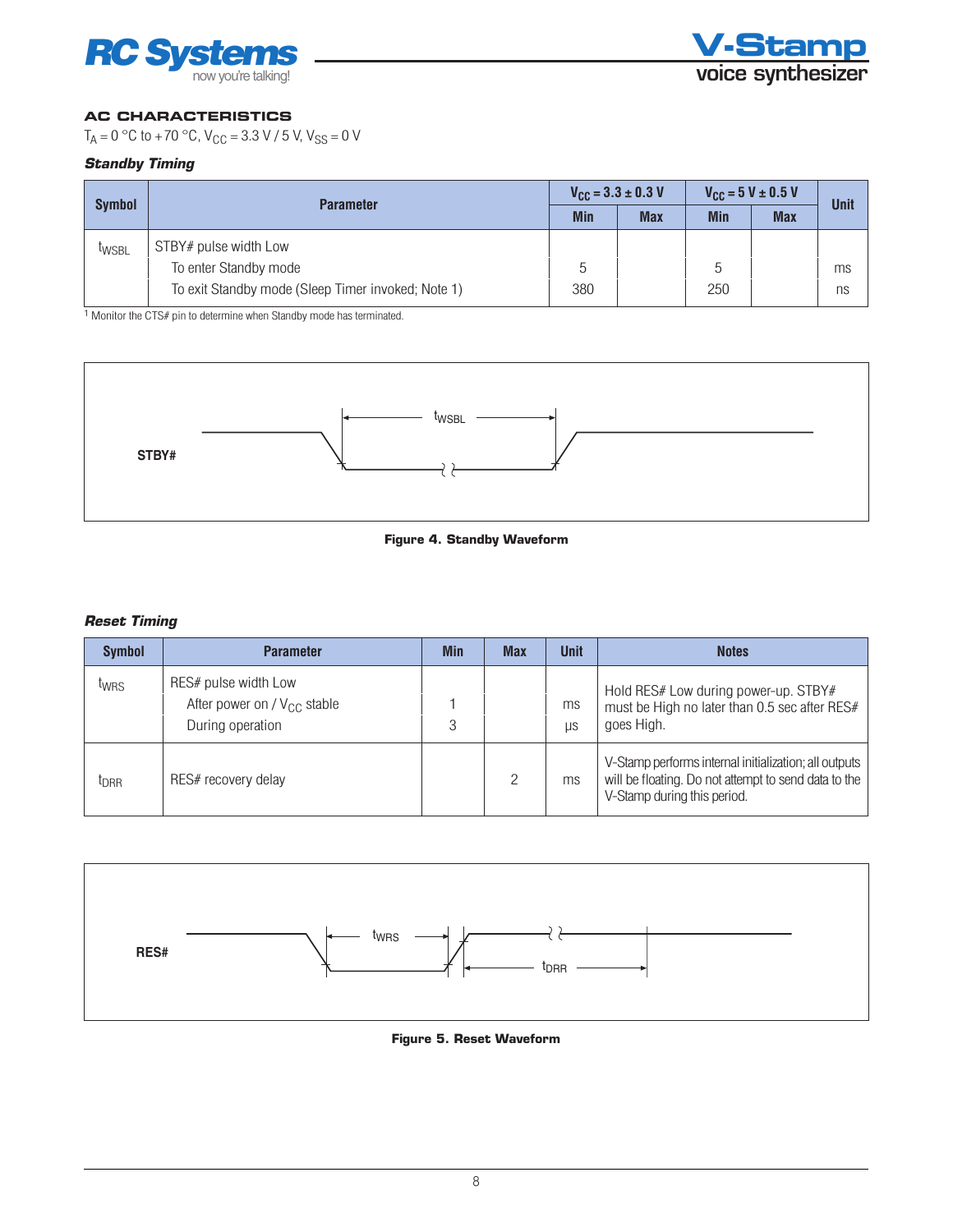



#### **Mechanical Data**

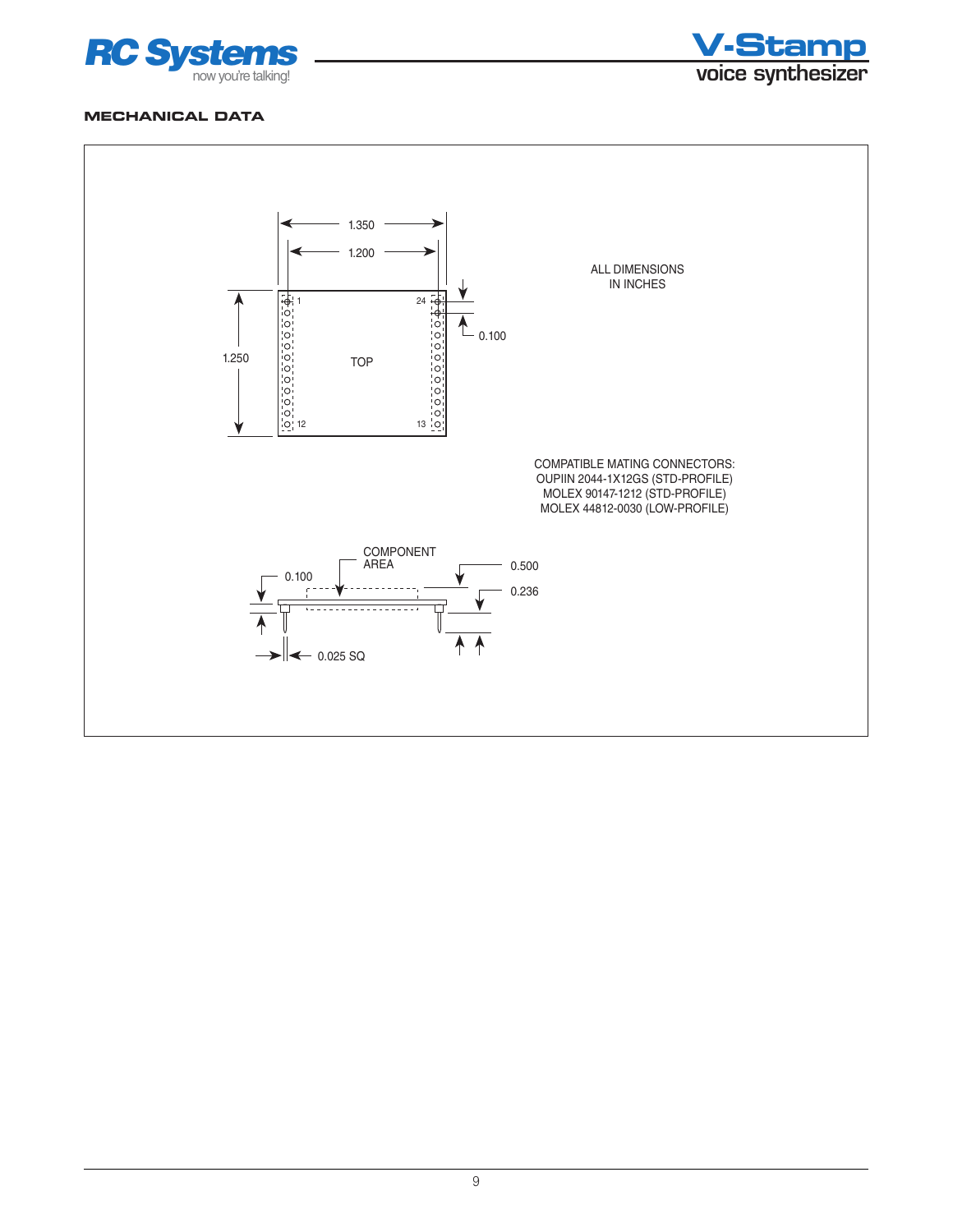



# **APPENDIX A: REVISION HISTORY**

#### **Revision 01 (April 18, 2007)**

Updated DC power specifications. Added 33-minute recording time option to product offerings.

#### **Specifications**

Changed I<sub>CC</sub> supply current spec in DC Characteristics. Active current has been reduced by approximately 40%.

#### **Ordering Information**

VS3950 added to Product Summary table.

#### **Revision 02 (June 27, 2008)**

Updated to reflect new Restore mode.

#### **Specifications**

Updated STBY# pin description in Table 1.

#### **Revision 03 (January 21, 2009)**

Updated to reflect new method of controlling the dataflow of uploads from recording memory.

#### **Specifications**

Updated SUSP# pin description in Table 1.